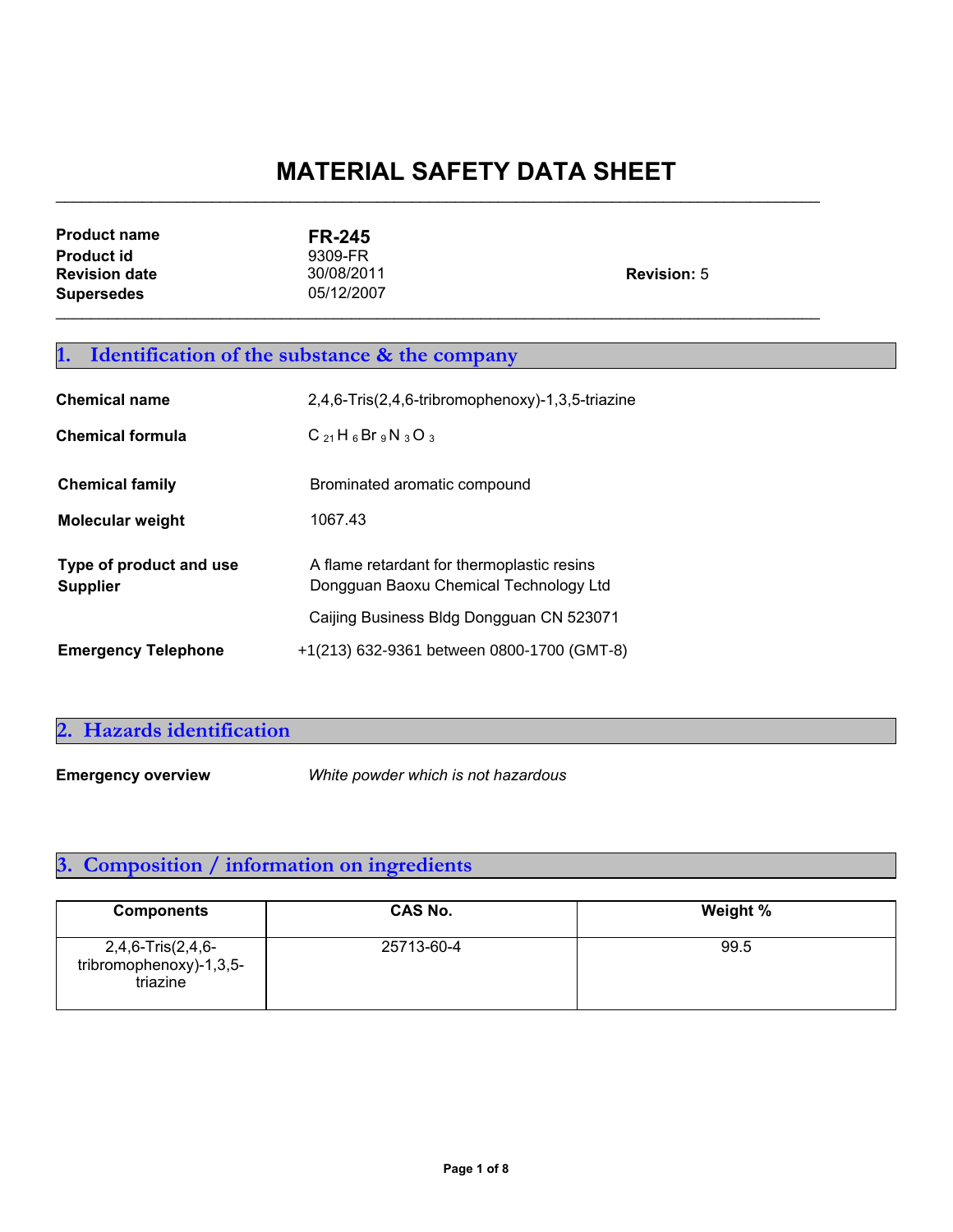$\mathcal{L}_\text{max}$  , and the contribution of the contribution of the contribution of the contribution of the contribution of the contribution of the contribution of the contribution of the contribution of the contribution of t

| <b>Product name</b><br><b>Product id</b><br><b>Revision date</b><br><b>Supersedes</b> | <b>FR-245</b><br>9309-FR<br>30/08/2011<br>05/12/2007 | <b>Revision: 5</b>                                                                                                                                                                            |  |
|---------------------------------------------------------------------------------------|------------------------------------------------------|-----------------------------------------------------------------------------------------------------------------------------------------------------------------------------------------------|--|
| <b>First-aid measures</b><br>4.                                                       |                                                      |                                                                                                                                                                                               |  |
| Eye contact                                                                           | 20 minutes. Get medical attention immediately.       | Holding the eyelids apart, flush eyes promptly with copious flowing water for at least                                                                                                        |  |
| <b>Skin contact</b>                                                                   |                                                      | Remove contaminated clothing. Wash skin thoroughly with mild soap and plenty of<br>water for at least 15 minutes. Wash clothing before re-use.<br>Get medical attention if irritation occurs. |  |
| <b>Inhalation</b>                                                                     | and get medical attention immediately.               | In case of dust inhalation or breathing fumes released from heated material, remove<br>person to fresh air. Keep him quiet and warm. Apply artificial respiration if necessary                |  |
| Ingestion                                                                             | Get medical attention immediately.                   | If swallowed, wash mouth thoroughly with plenty of water and give water to drink.<br>*********************************                                                                        |  |
|                                                                                       |                                                      | NOTE: Never give an unconscious person anything to drink.                                                                                                                                     |  |
| Notes to the physician                                                                | Material with low toxicity.<br>No specific antidote. | Treat symptomatically and supportively.                                                                                                                                                       |  |
| Fire - fighting measures                                                              |                                                      |                                                                                                                                                                                               |  |

| Suitable extinguishing media          | Carbon dioxide, dry chemicals, foam, water spray (fog).                                                                                                                                                                 |  |
|---------------------------------------|-------------------------------------------------------------------------------------------------------------------------------------------------------------------------------------------------------------------------|--|
| Fire fighting procedure               | Cool containers with water spray. In closed stores, provide fire-fighters with self-<br>contained breathing apparatus in positive pressure mode                                                                         |  |
| Unusual fire and explosion<br>hazards | FR-245 dust was tested and was found to be not flammable.<br>When heated to decomposition, may release poisonous and corrosive fumes of<br>Carbon Dioxide, Carbon Monoxide, Nitrogen Oxides (NOx) and Hydrogen Bromide. |  |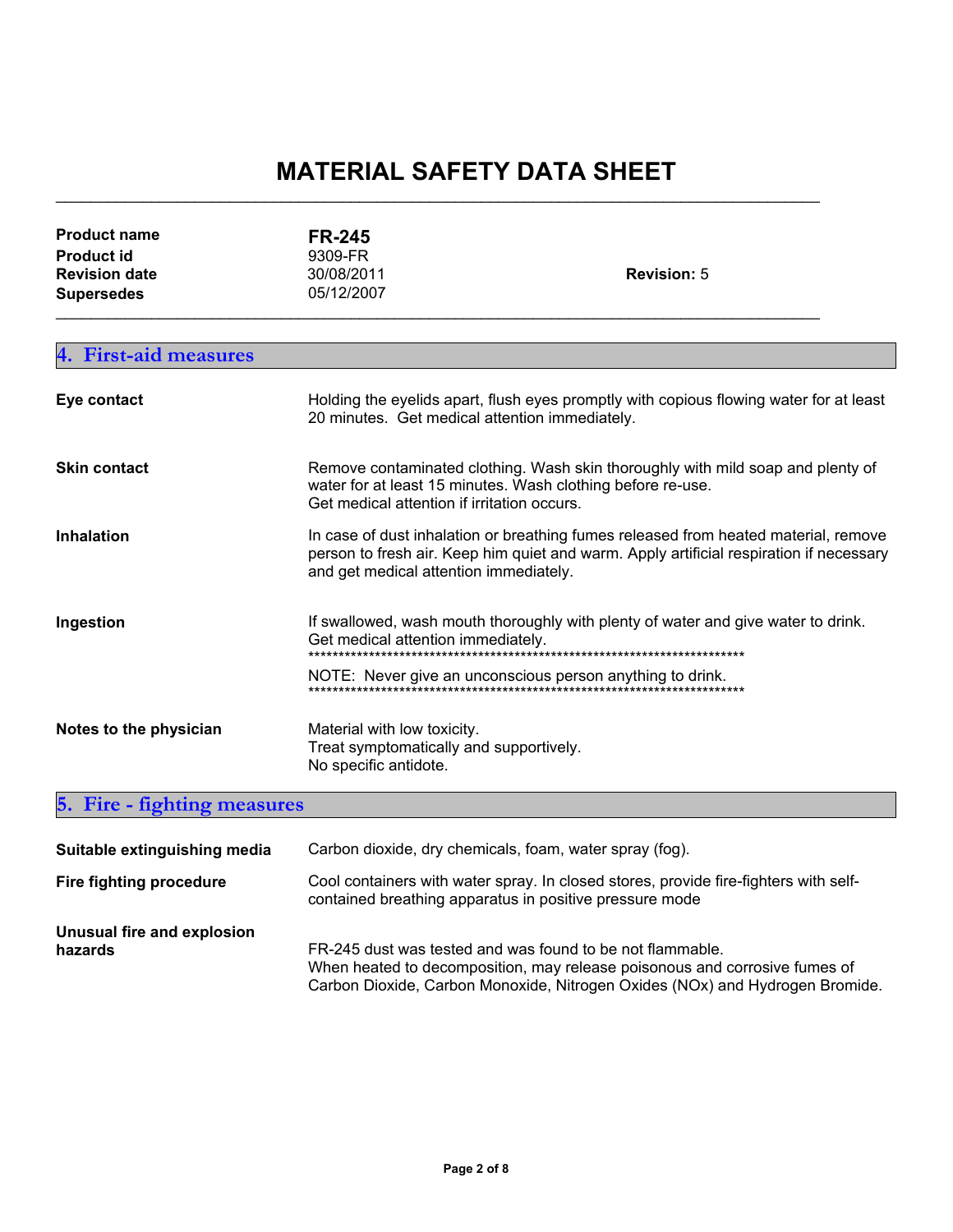$\mathcal{L}_\text{max}$  , and the contribution of the contribution of the contribution of the contribution of the contribution of the contribution of the contribution of the contribution of the contribution of the contribution of t

| <b>Product name</b><br><b>Product id</b><br><b>Revision date</b><br><b>Supersedes</b> | <b>FR-245</b><br>9309-FR<br>30/08/2011<br>05/12/2007                                                                                                                                                                                         | <b>Revision: 5</b> |  |
|---------------------------------------------------------------------------------------|----------------------------------------------------------------------------------------------------------------------------------------------------------------------------------------------------------------------------------------------|--------------------|--|
| 6. Accidental release measures<br><b>Personal precautions</b>                         |                                                                                                                                                                                                                                              |                    |  |
| Methods for cleaning up                                                               | Wear respirator, chemical safety goggles, rubber gloves and boots<br>Sweep up, place in a bag and hold for waste disposal or possible re-use<br>Avoid raising dust.<br>Ventilate area and wash spill site after material pickup is complete. |                    |  |

| 7. Handling and storage                    |                                                       |
|--------------------------------------------|-------------------------------------------------------|
| <b>Handling</b>                            | Keep containers tightly closed. Avoid bodily contact. |
| <b>Storage</b>                             | Store in a dry, well-ventilated area                  |
| 8. Exposure controls / personal protection |                                                       |

### **Exposure Limits :**

| <b>Components</b>                                                      | <b>ACGIH-TLV Data</b> | <b>OSHA (PEL) Data</b> |
|------------------------------------------------------------------------|-----------------------|------------------------|
| 2,4,6-Tris(2,4,6-<br>tribromophenoxy)-1,3,5-<br>triazine<br>25713-60-4 | Not determined        | Not determined         |

**Ventilation requirements** Ventilation must be sufficient to maintain TLV-TWA below 3 mg/m<sup>3</sup>, respirable particles, and 10 mg/m<sup>3</sup>, inhalable particles (ACGIH recommendation for Particles (Insoluble or poorly soluble) Not Otherwise Specified (PNOS)). **Personal protective equipment:**

**- Respiratory protection**<br>**- Hand protection**<br>Protective gloves - Hand protection **- Eye protection** Chemical safety goggles - Skin and body protection Body covering clothes and boots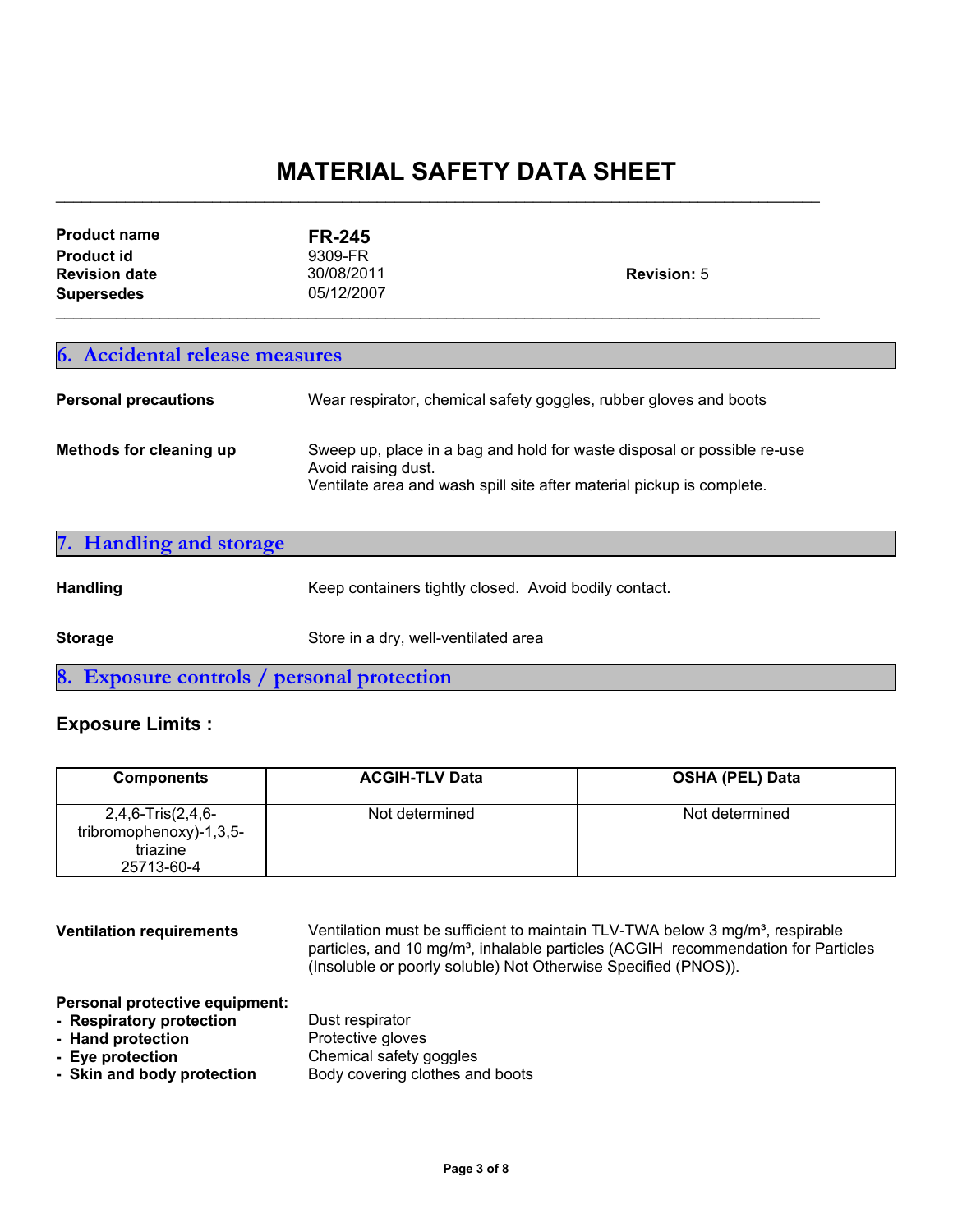$\mathcal{L}_\text{max}$  , and the contribution of the contribution of the contribution of the contribution of the contribution of the contribution of the contribution of the contribution of the contribution of the contribution of t

| <b>Product name</b><br><b>Product id</b><br><b>Revision date</b><br><b>Supersedes</b> | <b>FR-245</b><br>9309-FR<br>30/08/2011<br>05/12/2007 | <b>Revision: 5</b>                                                                                                                                                 |
|---------------------------------------------------------------------------------------|------------------------------------------------------|--------------------------------------------------------------------------------------------------------------------------------------------------------------------|
| <b>Hygiene measures</b>                                                               | smoking.                                             | Safety shower and eye bath should be provided. Do not eat, smoke or drink where<br>material is handled, processed or stored. Wash hands carefully before eating or |

### **9. Physical and chemical properties**

| Appearance<br><b>Boiling point/range</b><br><b>Melting point/range</b><br><b>Flash point</b><br><b>Flammable/Explosion limits</b><br><b>Auto-ignition temperature</b><br>Vapour pressure<br>Evaporation rate (ether=1)<br>Vapor density<br><b>Solubility:</b> | White powder<br>Not applicable under standard conditions<br>$228 - 230^{\circ}$ C<br>None<br>Not flammable<br>>400°C Not self-ignitable<br>1.52x10(-20) Pa $(25^{\circ}C)$<br>Not applicable under standard conditions<br>Not applicable under standard conditions |
|---------------------------------------------------------------------------------------------------------------------------------------------------------------------------------------------------------------------------------------------------------------|--------------------------------------------------------------------------------------------------------------------------------------------------------------------------------------------------------------------------------------------------------------------|
| - Solubility in water<br>- Solubility in other solvents                                                                                                                                                                                                       | $<$ 1µg/l (20 $^{\circ}$ C)<br>Chloroform THF<br>Methylene chloride<br>n-octanol: 697 mg/l at $20^{\circ}$ C                                                                                                                                                       |
| <b>Specific gravity</b>                                                                                                                                                                                                                                       | 2.44                                                                                                                                                                                                                                                               |
| <b>Decomposition temperature</b>                                                                                                                                                                                                                              | $>385^{\circ}$ C                                                                                                                                                                                                                                                   |
| <b>Partition coefficient</b>                                                                                                                                                                                                                                  |                                                                                                                                                                                                                                                                    |
| (n-octanol/water)                                                                                                                                                                                                                                             | Log Pow = $13.6$ (calculated)                                                                                                                                                                                                                                      |
| <b>Explosive properties</b>                                                                                                                                                                                                                                   | Not explosive Does not contain any chemically instable or highly energetic groups<br>that might lead to an explosion.                                                                                                                                              |
| <b>Oxidising properties</b>                                                                                                                                                                                                                                   | Not oxidising The structure indicates non oxidizing properties                                                                                                                                                                                                     |
| <b>Particle size:</b>                                                                                                                                                                                                                                         | Particle size distribution was between 67% and 51% below 100 micron.                                                                                                                                                                                               |

### **10. Stability and reactivity**

| <b>Stability</b>                                             | Stable under normal conditions.                                                          |
|--------------------------------------------------------------|------------------------------------------------------------------------------------------|
| <b>Materials to avoid</b>                                    | None known                                                                               |
| <b>Conditions to avoid</b><br><b>Hazardous decomposition</b> | Heating above decomposition temperature                                                  |
| products<br><b>Hazardous polymerization</b>                  | Hydrogen bromide, carbon dioxide, carbon monoxide and nitrogen oxides.<br>Will not occur |

**11. Toxicological information**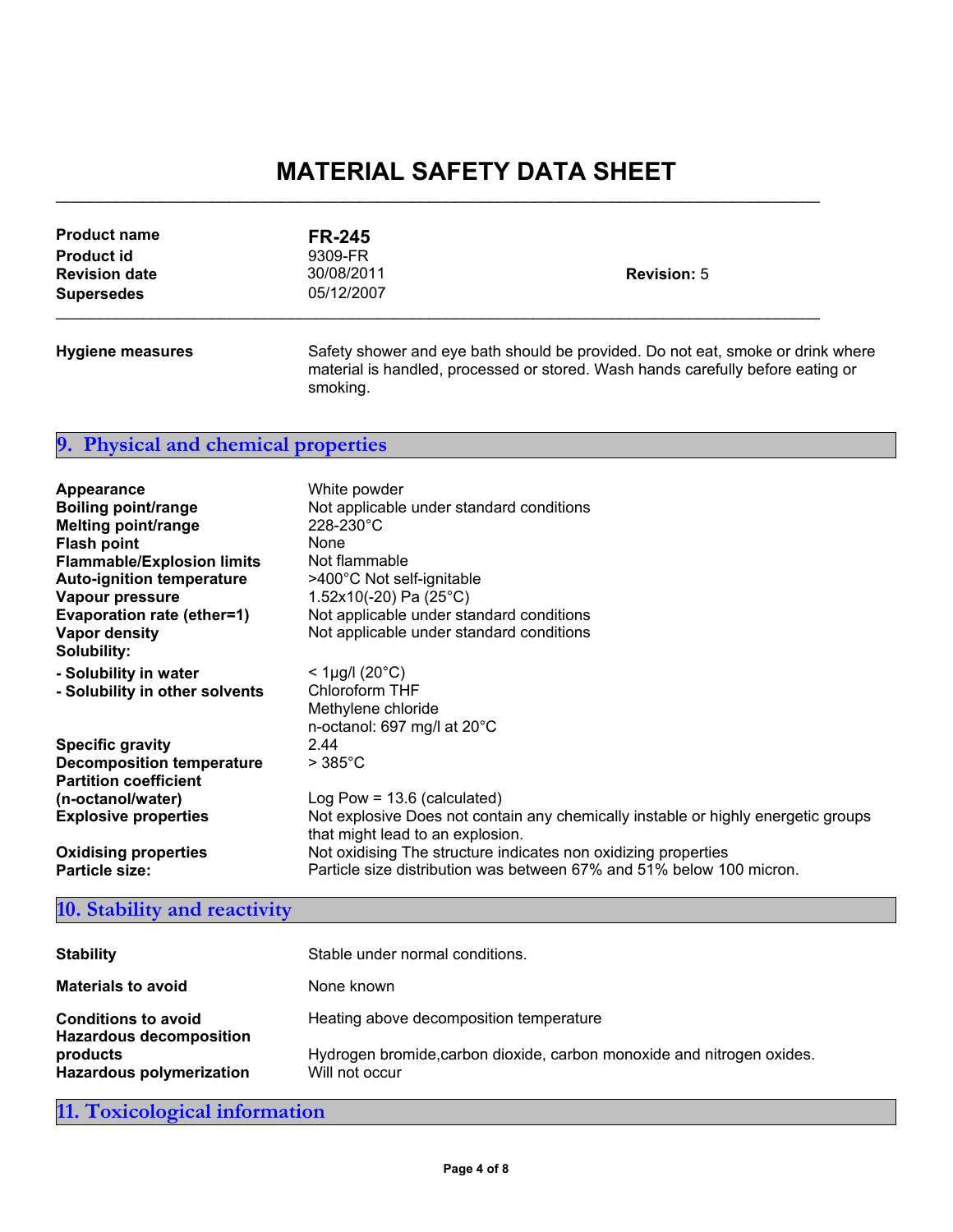| <b>Product name</b>  | <b>FR-245</b> |                    |
|----------------------|---------------|--------------------|
| <b>Product id</b>    | 9309-FR       |                    |
| <b>Revision date</b> | 30/08/2011    | <b>Revision: 5</b> |
| <b>Supersedes</b>    | 05/12/2007    |                    |
|                      |               |                    |

 $\mathcal{L}_\text{max}$  , and the contribution of the contribution of the contribution of the contribution of the contribution of the contribution of the contribution of the contribution of the contribution of the contribution of t

| 11. Toxicological information                                                                                                  |                                                                                                                                                                                                                                                                                |  |
|--------------------------------------------------------------------------------------------------------------------------------|--------------------------------------------------------------------------------------------------------------------------------------------------------------------------------------------------------------------------------------------------------------------------------|--|
| <b>Acute toxicity:</b><br>- Rat oral LD50<br>- Rabbit dermal LD50<br>- Eye irritation (rabbit)<br>- Dermal irritation (rabbit) | >2000 mg/kg (OECD Guideline 401)<br>>2000 mg/kg (OECD Guideline 402)<br>Not irritant<br>Not irritant                                                                                                                                                                           |  |
| <b>Dermal sensitization</b>                                                                                                    | Not sensitising when tested according to OECD Guideline 406                                                                                                                                                                                                                    |  |
| Sub-chronic toxicity:<br>- NOEL                                                                                                | 1000 mg/kg/day (oral rat)                                                                                                                                                                                                                                                      |  |
| <b>Chronic toxicity</b>                                                                                                        | No information available                                                                                                                                                                                                                                                       |  |
| <b>Mutagenicity</b>                                                                                                            | Not mutagenic by the Ames Test (Salmonella & E. coli)<br>Not clastogenic in chromosome aberration test with Chinese hamster cells.<br>Not clastogenic in chromosome aberration test with Human lymphocytes.<br>Not mutagenic in the mouse lymphoma L5178Y test system.         |  |
| Carcinogenicity                                                                                                                | Not classified by IARC<br>Not included in NTP 11th Report on Carcinogens                                                                                                                                                                                                       |  |
| <b>Reproductive toxicity</b>                                                                                                   | No evidence of adverse effects to reproductive organs was identified during sub-<br>acute and sub-chronic toxicity testing. Given the lack of toxicity and the low level of<br>absorption of FR-245 into the body, is not expected to have adverse effects on<br>reproduction. |  |
| <b>Other</b>                                                                                                                   | Following oral administration to Rats (OECD 417), absorption was very low (=<0.2%)                                                                                                                                                                                             |  |
| 12. Ecological information                                                                                                     |                                                                                                                                                                                                                                                                                |  |

| Note:                                                                                                        | The aquatic toxicity was tested at solubility level                                                  |
|--------------------------------------------------------------------------------------------------------------|------------------------------------------------------------------------------------------------------|
| <b>Environmental fate</b>                                                                                    | Respiration inhibition of activated sewage sludge for 3 hour contact IC50 > 100 (Not<br>inhibiting). |
| <b>Aquatic toxicity:</b><br>- 96 Hour-LC50, Fish<br>-48 Hour-EC50, Daphnia magna<br>- EC50, Freshwater algae | $>0.013$ mg/l (Carp)<br>$>0.013$ mg/l<br>>0.013 mg/l, 96 Hours (growth inhibition)                   |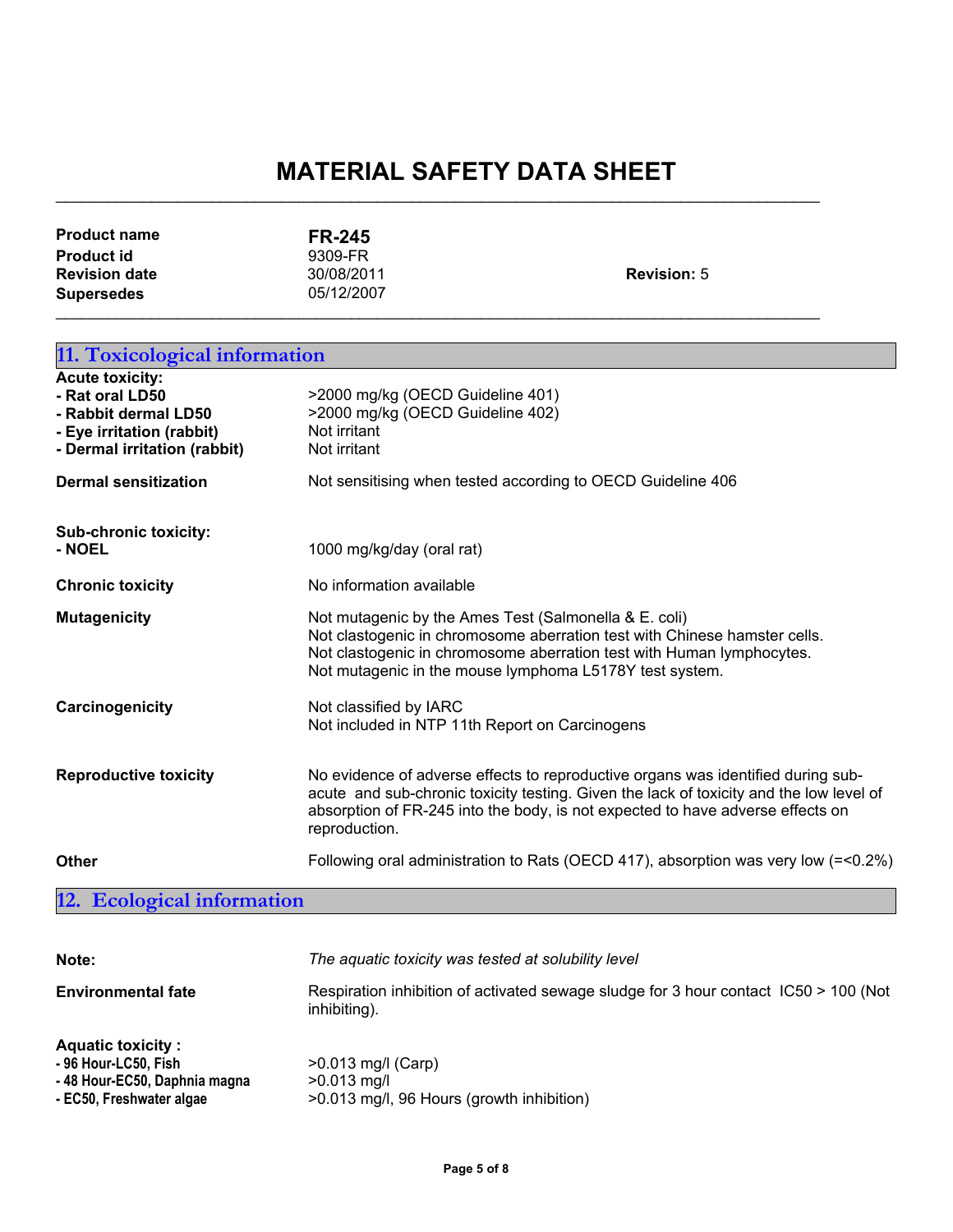$\mathcal{L}_\text{max}$  , and the contribution of the contribution of the contribution of the contribution of the contribution of the contribution of the contribution of the contribution of the contribution of the contribution of t

| <b>Product name</b><br><b>Product id</b><br><b>Revision date</b><br><b>Supersedes</b> | <b>FR-245</b><br>9309-FR<br>30/08/2011<br>05/12/2007                                                                                                                                                                                                 | <b>Revision: 5</b> |  |
|---------------------------------------------------------------------------------------|------------------------------------------------------------------------------------------------------------------------------------------------------------------------------------------------------------------------------------------------------|--------------------|--|
| <b>Toxicity to micro-organisms</b>                                                    | Respiration inhibition of activated sewage sludge for 3 hour contact IC50 > 100 (Not<br>inhibiting).                                                                                                                                                 |                    |  |
| <b>13. Disposal considerations</b>                                                    |                                                                                                                                                                                                                                                      |                    |  |
| <b>Waste disposal</b>                                                                 | Treat the solid waste and packaging waste via an incinerator equipped with an<br>adequate gas cleaning system or send to a controlled landfill.<br>Observe all federal, state and local environmental regulations when disposing of this<br>material |                    |  |
| <b>Transportation information</b><br>14.                                              |                                                                                                                                                                                                                                                      |                    |  |
| <b>DOT</b>                                                                            | Not regulated                                                                                                                                                                                                                                        |                    |  |
| <b>IMO</b>                                                                            | Not regulated                                                                                                                                                                                                                                        |                    |  |
| <b>ICAO/IATA</b>                                                                      | Not regulated                                                                                                                                                                                                                                        |                    |  |
| 15. Regulatory information                                                            |                                                                                                                                                                                                                                                      |                    |  |
| <b>USA</b>                                                                            | Reported in the EPA TSCA Inventory.                                                                                                                                                                                                                  |                    |  |
| Canada                                                                                | Listed in NDSL                                                                                                                                                                                                                                       |                    |  |
| <b>EU</b>                                                                             | European List of Notifed Chemicals Substances (ELINCS) number 426-040-2                                                                                                                                                                              |                    |  |
| <b>Japanese METI</b>                                                                  | ENCS: .5-6312                                                                                                                                                                                                                                        |                    |  |
| <b>Australia</b>                                                                      | Not classified as hazardous according to criteria of NOHSC                                                                                                                                                                                           |                    |  |
| <b>New Zealand Inventory</b>                                                          | Listed in NZIoC                                                                                                                                                                                                                                      |                    |  |
| <b>China inventory</b>                                                                | Listed in IECSC                                                                                                                                                                                                                                      |                    |  |
| Korea                                                                                 | ECL Serial No.: 2000-3-1422                                                                                                                                                                                                                          |                    |  |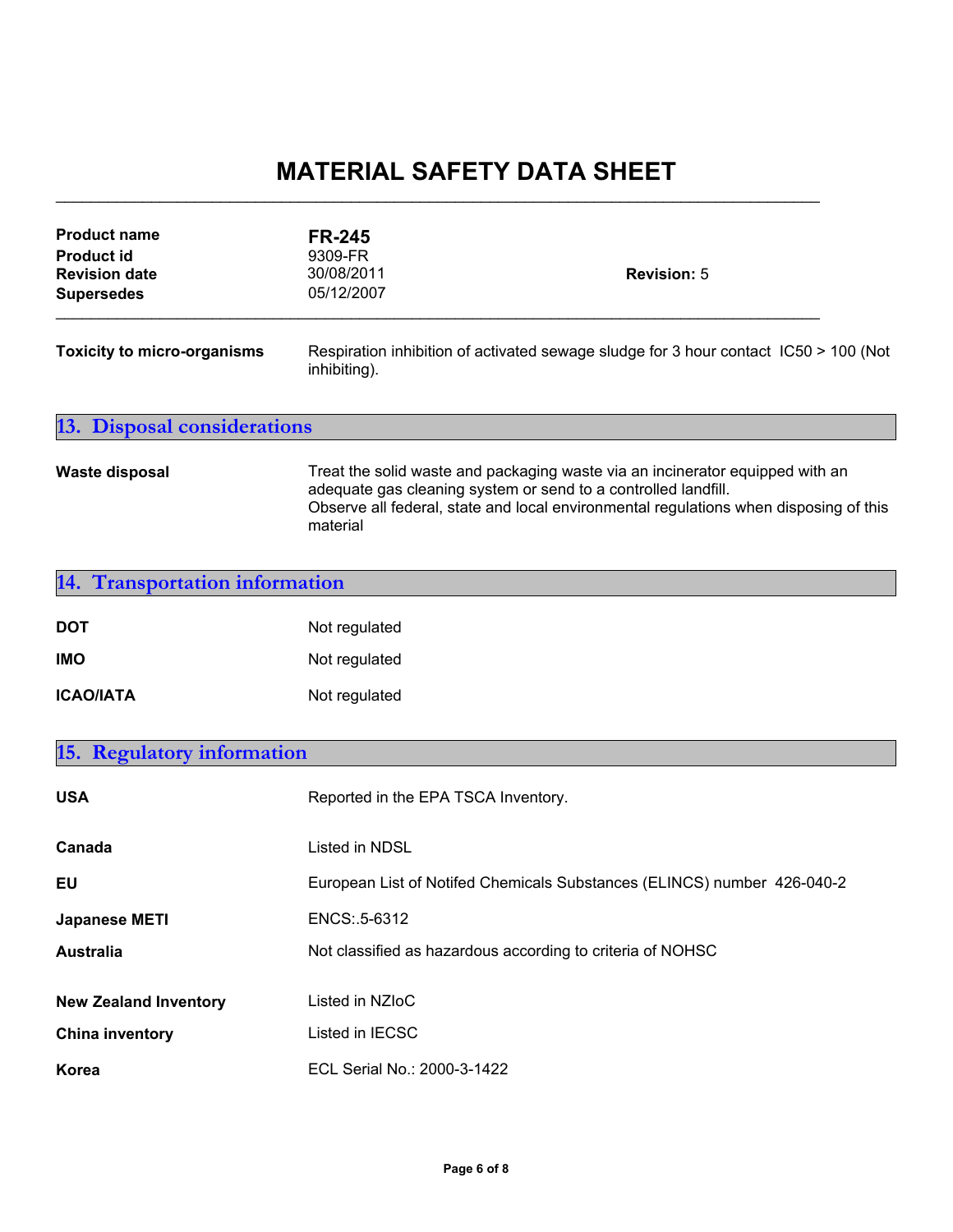$\mathcal{L}_\text{max}$  , and the contribution of the contribution of the contribution of the contribution of the contribution of the contribution of the contribution of the contribution of the contribution of the contribution of t

 $\mathcal{L}_\text{max}$  , and the contribution of the contribution of the contribution of the contribution of the contribution of the contribution of the contribution of the contribution of the contribution of the contribution of t

| <b>Product name</b>  | <b>FR-245</b> |                    |
|----------------------|---------------|--------------------|
| <b>Product id</b>    | 9309-FR       |                    |
| <b>Revision date</b> | 30/08/2011    | <b>Revision: 5</b> |
| <b>Supersedes</b>    | 05/12/2007    |                    |

### **16. Other information**

**Product is not subject to classification according to GHS. No label elements required**

#### **This data sheet contains changes from the previous version in section(s)**

11

FR-245 is not classified as a dangerous chemical under the criteria of Regulation (EC) No 1272/2008 [CLP] (see § 2). Nevertheless, manufacturers using it should adopt good working practice during processing and avoid any emissions to the environment. It is recommended that FR-245 waste should be sent to incineration or to a controlled landfill.

#### **Health, Safety & Environment Policy**

We will strive to ensure that our operations and products meet the needs of the present global community without compromising the ability of future generations to meet their needs

We accept that the success of our business is dependent on the supply of products and services that will benefit society whilst ensuring human safety and protection of the environment and natural resources

Within the framework of our commitment to the Responsible Care program, we will provide a healthy and safe work environment for employees and will responsibly manage our products at all stages of their life cycle in order to protect human health and the environment whilst maintaining high production standards of operation

#### TO MEET THIS COMMITMENT WE WILL:

Comply with or exceed applicable national and international regulatory requirements and other requirements to which we subscribe

Communicate openly and actively encourage dialogue with employees, customers and community concerning our products and operations

Implement documented management systems consistent with and for promotion of the Responsible Care ethics Develop and supply products that can be manufactured, transported, used and disposed of safely whilst best meeting the needs of our customers

Regularly assess, continually improve and responsibly manage health, safety and environmental risks associated with products and processes throughout their life-cycles

Share knowledge and expertise with others and seek to learn from and incorporate improved practices into our own operations

Educate and train employees, contractors and customers to improve their HSE performance

Communicate up-to-date information to enable our workers, customers and other interested parties to handle our products in a safe and environmentally responsible manner

Endeavor to work with customers, suppliers, distributors and contractors to foster the safe use, transport and disposal of our chemicals

Support Product Stewardship programs in cooperation with customers, distributors and transporters